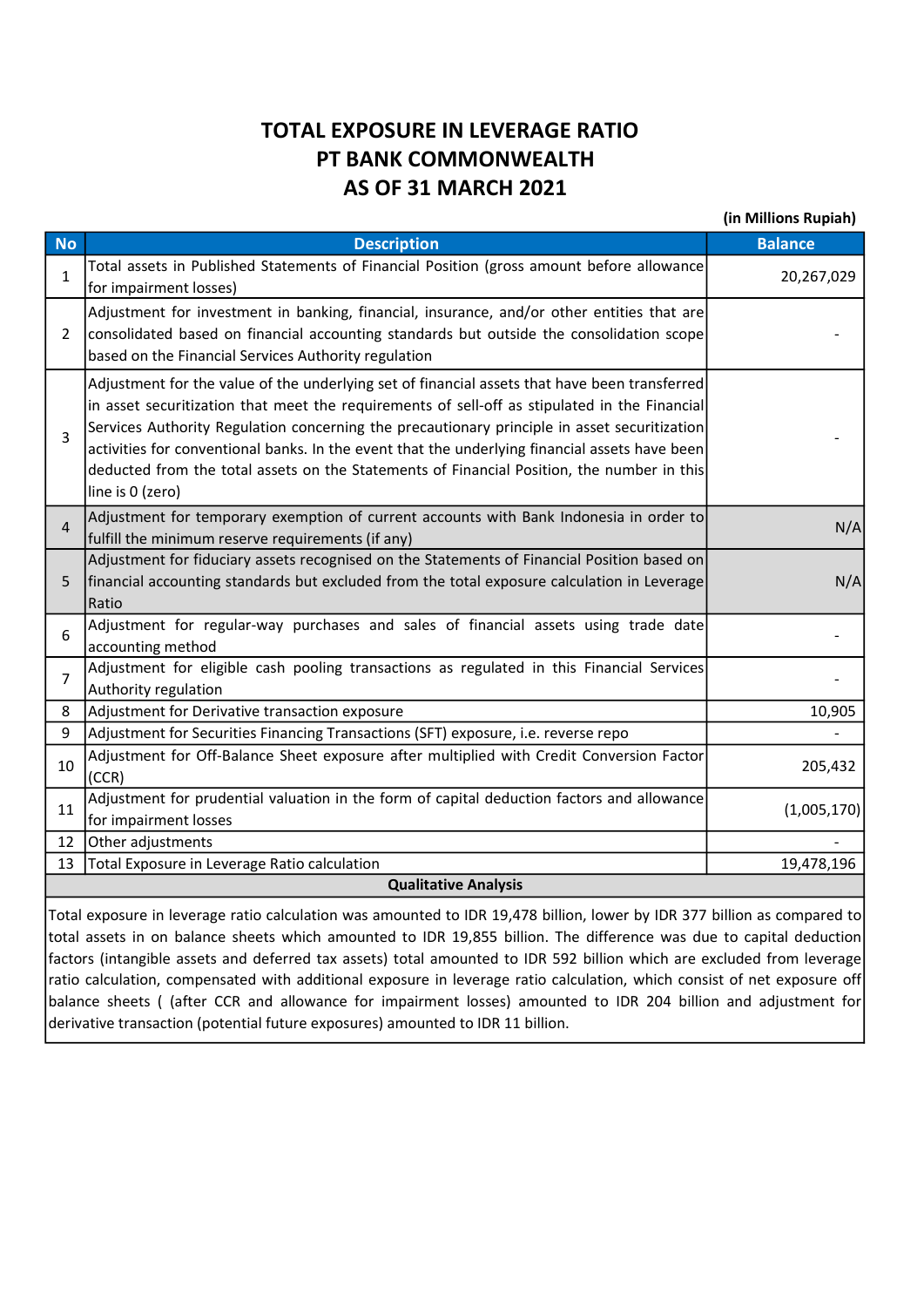## LEVERAGE RATIO CALCULATION PT BANK COMMONWEALTH AS OF 31 MARCH 2021

| (in Millions Rupiah) |  |
|----------------------|--|
|----------------------|--|

|                         |                                                                                                            | <b>Period</b>            |             |  |
|-------------------------|------------------------------------------------------------------------------------------------------------|--------------------------|-------------|--|
| <b>No</b>               | <b>Description</b>                                                                                         | 31-Mar-21                | 31-Dec-20   |  |
|                         | <b>Asset Exposures in Statements of Financial Position</b>                                                 |                          |             |  |
| $\mathbf{1}$            | Asset exposures in Statements of Financial Position including collateral                                   |                          |             |  |
|                         | assets, but excluding derivative transactions and SFT exposures (gross                                     | 20,075,351               | 21,550,832  |  |
|                         | amount before allowance for impairment losses)                                                             |                          |             |  |
| $\overline{2}$          | Gross-up for derivatives collateral provided to the counterparties which                                   |                          |             |  |
|                         | result in decreased total assets exposure in balance sheet due to the                                      |                          |             |  |
|                         | financial accounting standard implementation                                                               |                          |             |  |
| 3                       | (Deduction of receivable assets for cash variation margin provided in                                      |                          |             |  |
|                         | derivative transactions)                                                                                   |                          |             |  |
| 4                       | (Adjustment for carrying amount securities received under SFT exposure<br>that are recognised as an asset) |                          |             |  |
|                         | (Allowance for impairment losses on assets based on financial accounting                                   |                          |             |  |
| 5                       | standard)                                                                                                  | (411,794)                | (423, 292)  |  |
|                         | (Asset that are taken into account as Tier I capital deduction factor referred                             |                          |             |  |
| 6                       | to the Financial Services Authority regulation concerning minimum capital                                  | (591, 687)               | (558, 514)  |  |
|                         | requirement for conventional banks)                                                                        |                          |             |  |
| $\overline{\mathbf{z}}$ | <b>Total Asset Exposures in Statements of Financial Position</b>                                           | 19,071,870               | 20,569,026  |  |
|                         | <b>Derivative Transaction Exposures</b>                                                                    |                          |             |  |
|                         | Replacement cost associated with all derivative transactions, both in the                                  |                          |             |  |
| 8                       | case of eligible cash variation margin or netting-off agreement that meet                                  | 148                      | 10,776      |  |
|                         | certain requirements                                                                                       |                          |             |  |
| 9                       | Add-on amounts for PFE associated with all derivative transactions                                         | 10,863                   | 10,511      |  |
| 10                      | (Exemption on derivative transactions exposure that are settled through<br>CCP)                            | N/A                      | N/A         |  |
| 11                      | Adjustment for effective notional amount from credit derivatives                                           | $\overline{\phantom{a}}$ |             |  |
|                         | (Adjustment for effective notional amount offsets and add-on deductions                                    |                          |             |  |
| 12                      | for credit derivatives sales transactions)                                                                 |                          |             |  |
| 13                      | <b>Total Derivative Transaction Exposures</b>                                                              | 11,011                   | 21,287      |  |
|                         | <b>Securities Financing Transaction (SFT) Exposures</b>                                                    |                          |             |  |
| 14                      | Gross carrying amount of SFT assets                                                                        | 191,572                  | 358,821     |  |
| 15                      | (Netted amounts of cash payables and cash receivables)                                                     |                          |             |  |
|                         | Counterparties credit risk for SFT assets referred to current exposure                                     |                          |             |  |
| 16                      | calculation as regulated in the attachment of this Financial Services                                      |                          |             |  |
|                         | Authority regulation                                                                                       |                          |             |  |
| 17                      | Agent transaction exposures                                                                                |                          |             |  |
| 18                      | <b>Total SFT Exposures</b>                                                                                 | 191,572                  | 358,821     |  |
|                         | <b>Off Balance Sheets Exposures</b>                                                                        |                          |             |  |
| 19                      | Outstanding all commitment and contingency liabilities at gross amount,                                    | 1,991,616                | 2,136,847   |  |
|                         | before allowance for impairment losses                                                                     |                          |             |  |
| 20                      | (Adjustment for credit conversion factors)                                                                 | (1,786,184)              | (1,912,963) |  |
| 21                      | (Allowance for impairment loss on Off Balance Sheets in accordance with<br>financial accounting standard)  | (1,689)                  | (2,458)     |  |